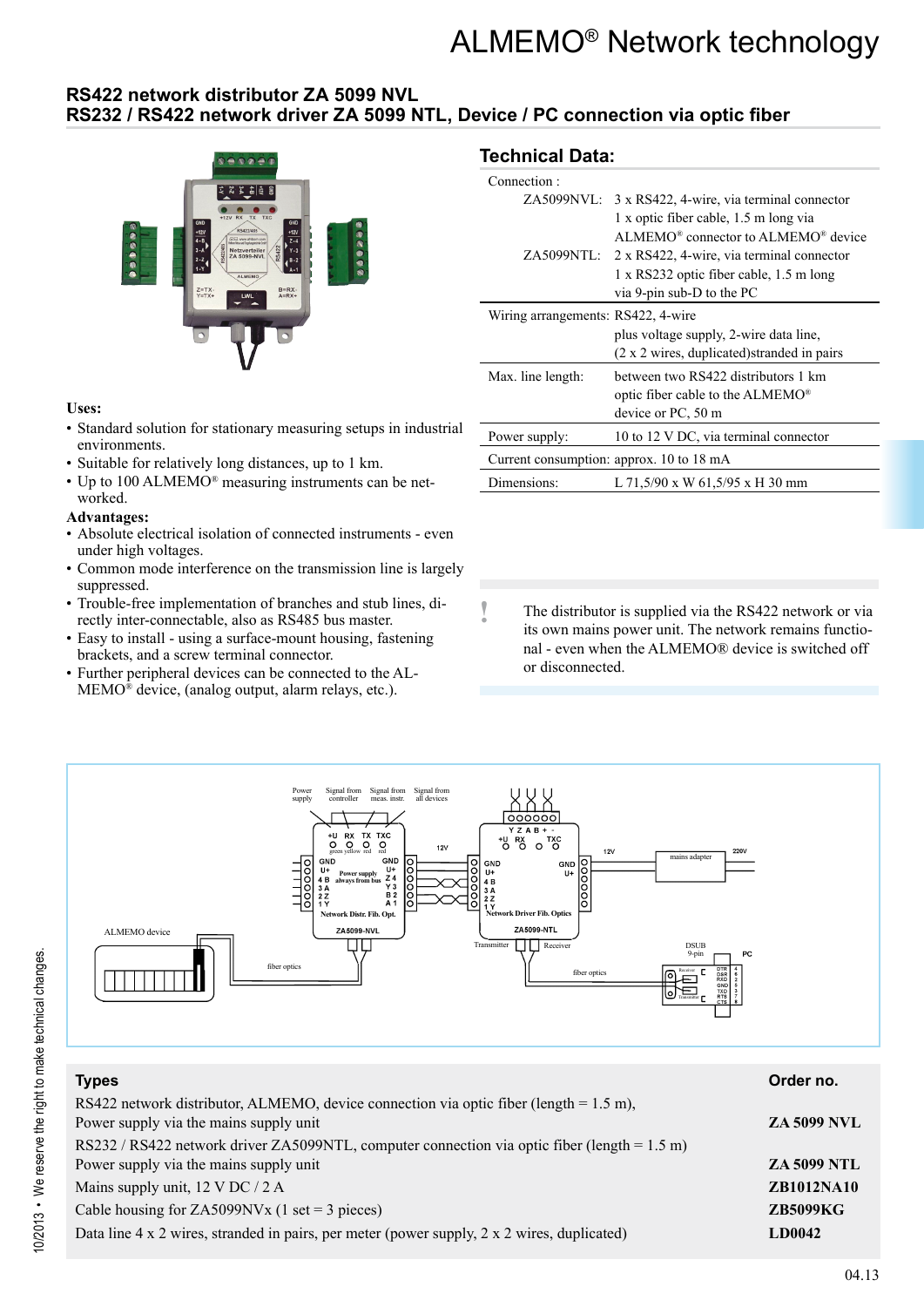# ALMEMO® Network technology

# **Ethernet network driver ZA 5045 AK**



- Connection of all ALMEMO® networks to an Ethernet PC network.
- Linking up to the Internet now possible.
- Terminal operation using our AMR-Control software, available free-of-charge.
- Configuration software XPort/Device-Installer is also included on the AMR CD.
- Measured data acquisition using our WinControl software (see Chapter Software).
- Extension between driver and network distributor up to 1 kilometer now possible.
- Can also be used as RS485 bus driver.
- The driver in conjunction with network distributor ZA5099- NVL replaces previous Ethernet network distributor ZA5099- NVE.

## **Technical data**

| Ethernet:    | Socket RJ45 (10/100 base-T) automatic<br>switchover 10 / 100 MHz                                                                                                    |
|--------------|---------------------------------------------------------------------------------------------------------------------------------------------------------------------|
| RS422        | 6-pin screw terminal connector, 4-wire $TX^+$ ,<br>TX-, RX+, RX- and supply $+12$ V, $-12$ V;<br>line length between driver and distributor,<br>maximum 1 kilometer |
| Baud rate    | maximum 115.2 kbaud                                                                                                                                                 |
| Power supply | 9 to 12 V DC, <60 mA (10 MHz),<br>$<$ 90 mA (100 MHz)                                                                                                               |



| <b>Types</b>                                                                                | Order no.         |
|---------------------------------------------------------------------------------------------|-------------------|
| Ethernet network driver, RJ45 to RS422, 4-wire                                              | <b>ZA5045AK</b>   |
| Mains adapter, 12 V DC, 2 A, with free ends, also for supplying                             |                   |
| other network distributors via the bus                                                      | <b>ZB1012NA10</b> |
| Patch cable RJ45, plug / plug, 2 meters                                                     | <b>ZB1904PK2</b>  |
| Optic fiber network distributor RS422 to ALMEMO® optic fiber and 2 x RS422                  | <b>ZA5099NVL</b>  |
| Data line 4 x 2 wires, stranded in pairs, per meter (power supply, 2 x 2 wires, duplicated) | <b>LD0042</b>     |